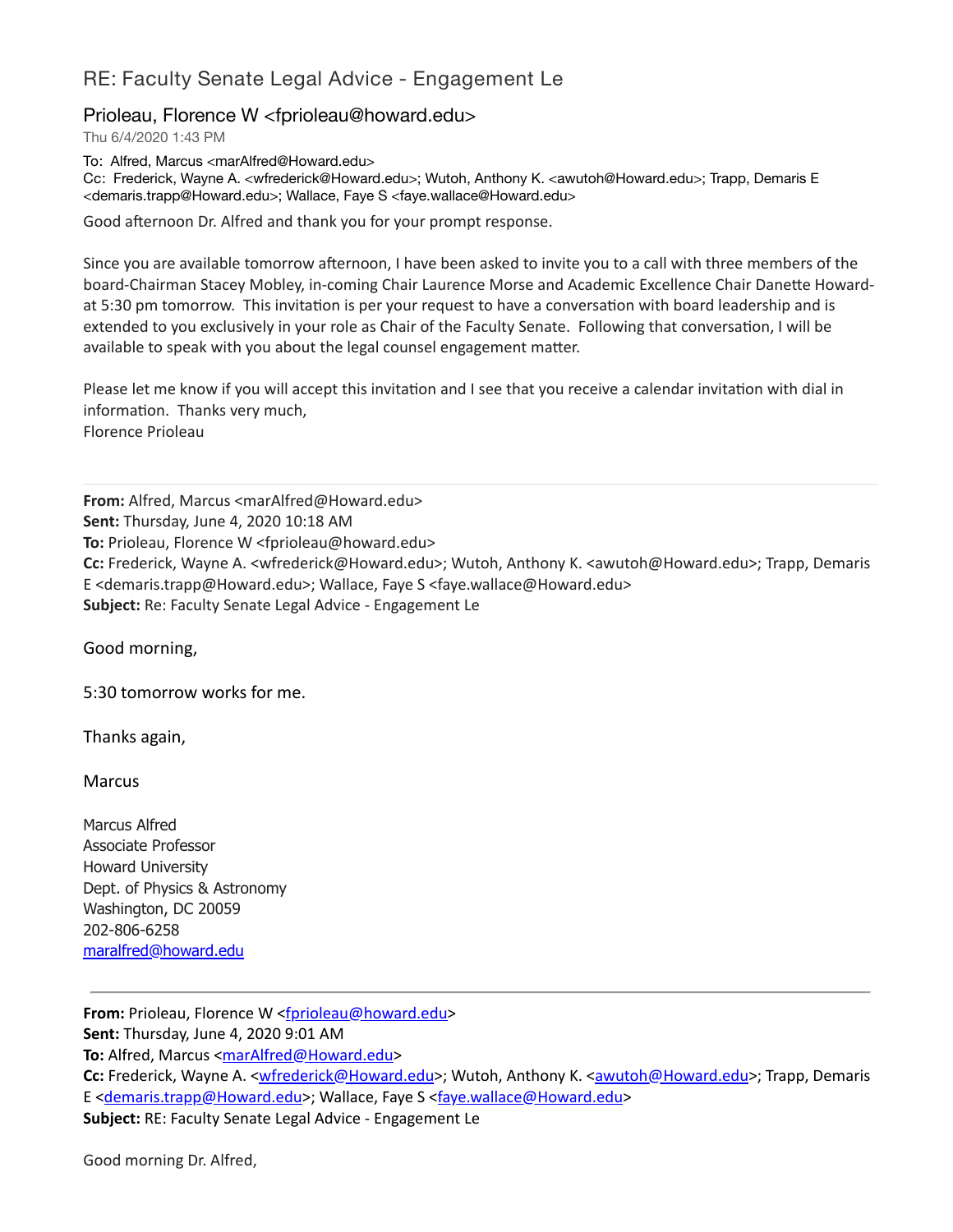I can speak with you today at 11 am or tomorrow at 5:30. If you need additional times next week, please let me know. Florence

**From:** Alfred, Marcus [<marAlfred@Howard.edu](mailto:marAlfred@Howard.edu)> **Sent:** Thursday, June 4, 2020 8:12 AM To: Prioleau, Florence W <[fprioleau@howard.edu](mailto:fprioleau@howard.edu)> **Cc:** Frederick, Wayne A. <[wfrederick@Howard.edu](mailto:wfrederick@Howard.edu)>; Wutoh, Anthony K. [<awutoh@Howard.edu](mailto:awutoh@Howard.edu)>; Trapp, Demaris E <[demaris.trapp@Howard.edu>](mailto:demaris.trapp@Howard.edu) **Subject:** Re: Faculty Senate Legal Advice - Engagement Le

Good morning Secretary Prioleau,

Thank you for your email. I look forward to having a telecon to discuss this. Can we talk tomorrow or sometime next week?

Thank you,

Marcus Alfred Associate Professor Howard University Dept. of Physics & Astronomy Washington, DC 20059 202-806-6258 [maralfred@howard.edu](mailto:maralfred@howard.edu)

From: Prioleau, Florence W [<fprioleau@howard.edu>](mailto:fprioleau@howard.edu) **Sent:** Wednesday, June 3, 2020 9:51 PM To: Alfred, Marcus <[marAlfred@Howard.edu](mailto:marAlfred@Howard.edu)> Cc: Frederick, Wayne A. <[wfrederick@Howard.edu](mailto:wfrederick@Howard.edu)>; Wutoh, Anthony K. [<awutoh@Howard.edu](mailto:awutoh@Howard.edu)>; Trapp, Demaris E <[demaris.trapp@Howard.edu>](mailto:demaris.trapp@Howard.edu) **Subject:** FW: Faculty Senate Legal Advice - Engagement Le

Good evening Dr. Alfred,

I have had a chance to look into the matter which is the subject of your email on Monday regarding your engagement of outside counsel pursuant to Section F1.2.2 of the Faculty Handbook. You forwarded an undated engagement letter which has been executed by the lawyer, Mr. Johnnie Landon, Esq. and yourself. However, pursuant to the Bylaws of the University, only University employees who have been granted contract signature authority in writing by the president are authorized to execute contracts binding the University, and as you know the Faculty Handbook is subject to the Bylaws. Thus, I am required to notify you that the University cannot and will not be legally bound by any contract executed by any individual without legal authority to do so. Mr. Landon should be so notified immediately. Alternatively, your signature can personally bind you to the contract without any obligation on the University or its resources.

The University's Contract Signing Authority Policy #300-005, and the Delegation of Authority Matrix attached thereto, which grants to the General Counsel the authority to sign engagement contracts of outside counsel on behalf of the University, can be accessed here: https://www.howard.edu/secretary/documents/300-005contractingsigningauthority.pdf.

I suggest that a discussion should be arranged between us to address this matter at your earliest convenience.